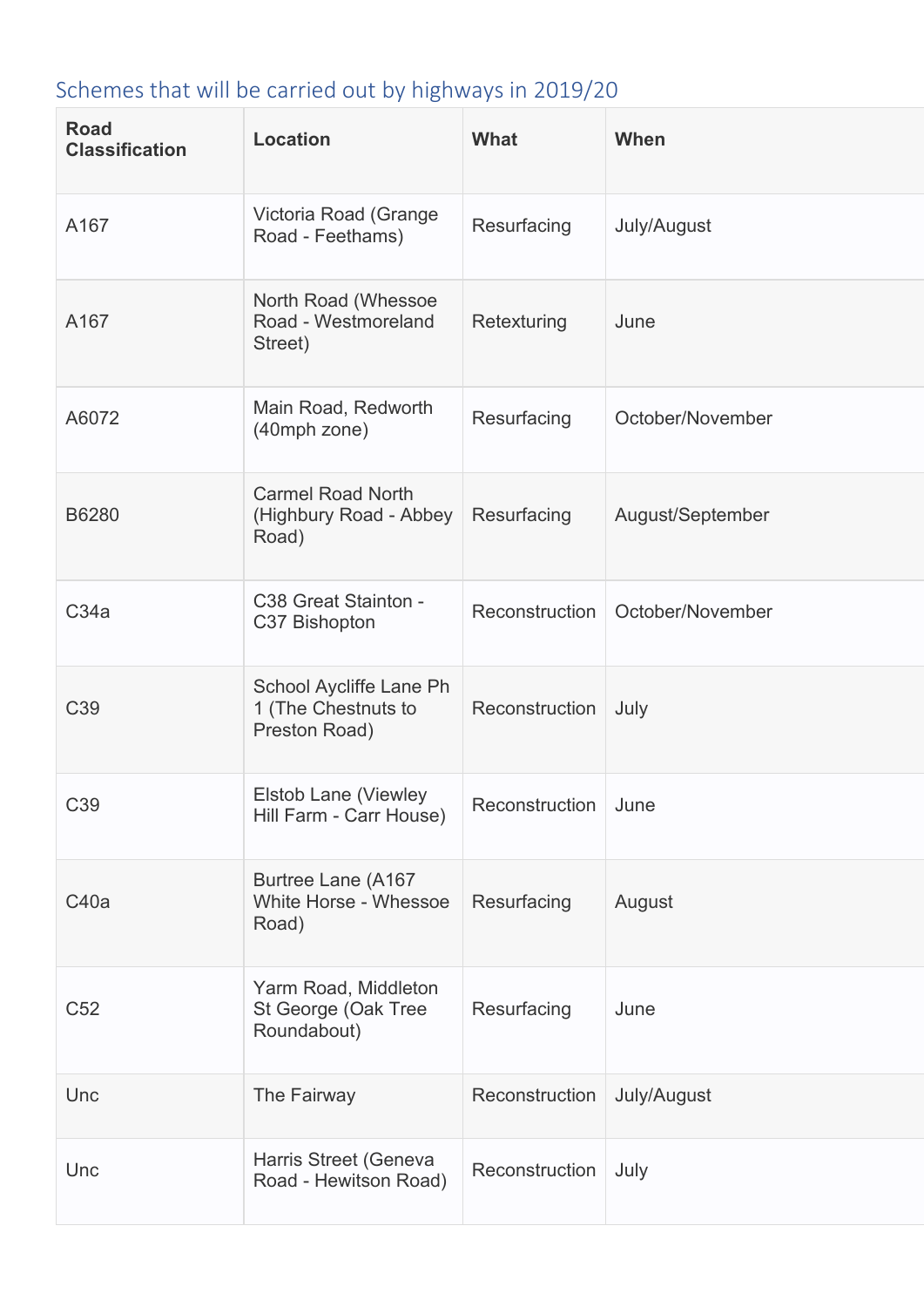| Unc              | <b>Abbey Road (Junction</b><br>with Elton Road)       | Reconstruction | July/August |
|------------------|-------------------------------------------------------|----------------|-------------|
| Unc              | <b>Denmark Street/Wales</b><br>Street (Back Line)     | Reconstruction | June/July   |
| Unc              | Grange Road (Victoria<br>Road - Coniscliffe<br>Road)  | Reconstruction | July        |
| A1150            | <b>Whinfield Road (Green</b><br>Lane to Whinbush Way) | Resurfacing    | September   |
| C <sub>182</sub> | McMullen Road (Yarm<br>Road - Allington Way)          | Resurfacing    | May         |

## **[Further information on the Micro Asphalting process](https://www.darlington.gov.uk/media/2844/doc-6-slurry_surfacing_in_highways_magazine_november_2013.pdf)** [pdf document]

| 2019 Carriageway Micro Asphalt Sites |           |
|--------------------------------------|-----------|
| <b>Street</b>                        | When      |
| Acacia Street*                       | June/July |
| <b>Argyll Close</b>                  | June/July |
| Arkendale Street*                    | June/July |
| Askrigg Street*                      | June/July |
| <b>Audrey Grove</b>                  | June/July |
| <b>Barmpton Lane</b>                 | June/July |
| Beacon Hill - Sadberge               | June/July |
| <b>Bede Road</b>                     | June/July |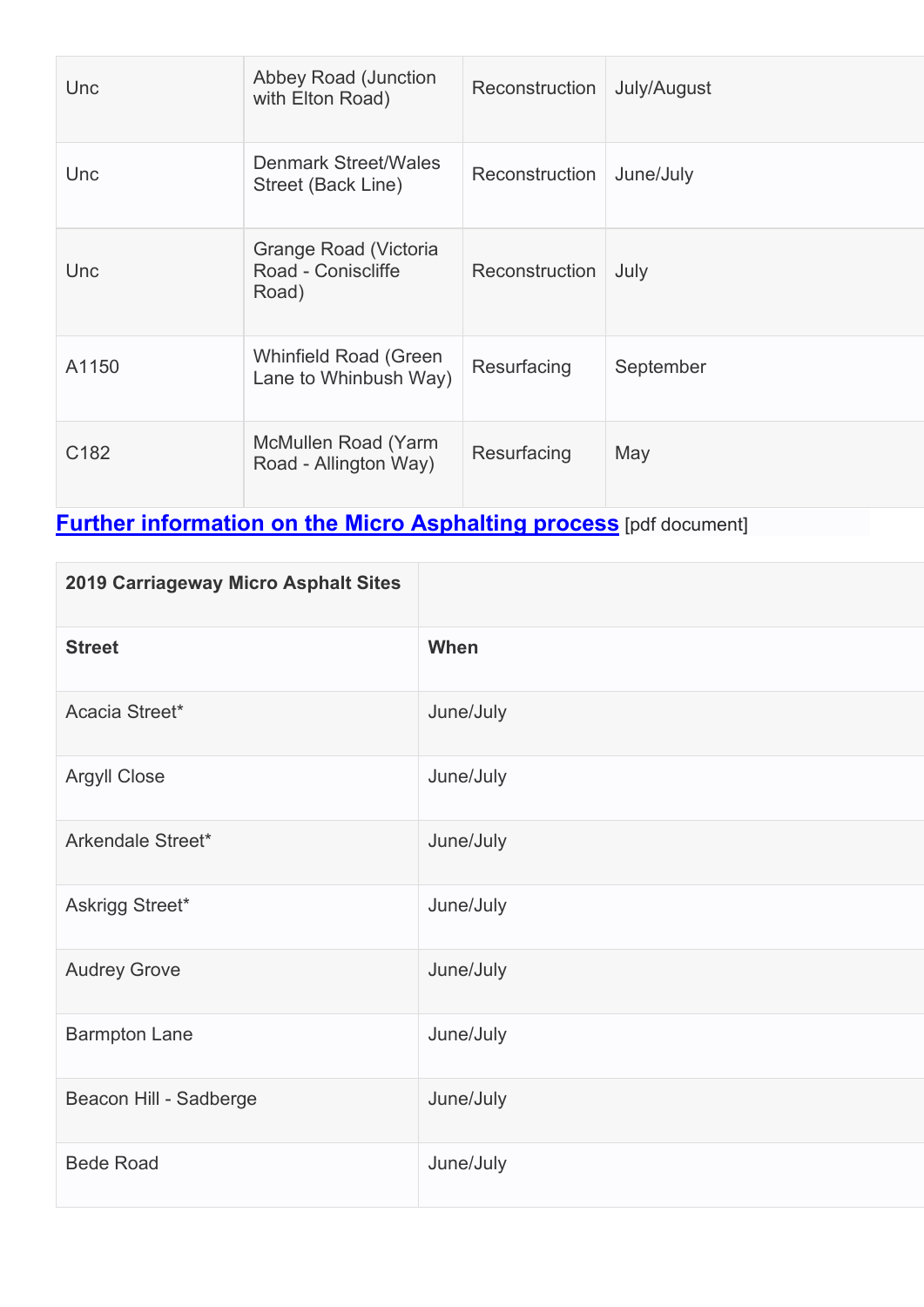| Bensham Road*                    | June/July |
|----------------------------------|-----------|
| <b>Berwick Road</b>              | June/July |
| <b>Branksome Hall Drive</b>      | June/July |
| <b>Breck Road</b>                | June/July |
| <b>Bridge End - Piercebridge</b> | June/July |
| <b>Carlton Street</b>            | June/July |
| Carroll Road*                    | June/July |
| Chandos Street*                  | June/July |
| Chaucer Road*                    | June/July |
| <b>Chelmsford Street</b>         | June/July |
| <b>Chester Grove</b>             | June/July |
| <b>Clarendon Road</b>            | June/July |
| <b>Clareville Road</b>           | June/July |
| <b>Coatham Crescent</b>          | June/July |
| <b>Conyers Close</b>             | June/July |
| <b>Conyers Grove</b>             | June/July |
| <b>Cotherstone Moor Drive</b>    | June/July |
| <b>Cramond Close</b>             | June/July |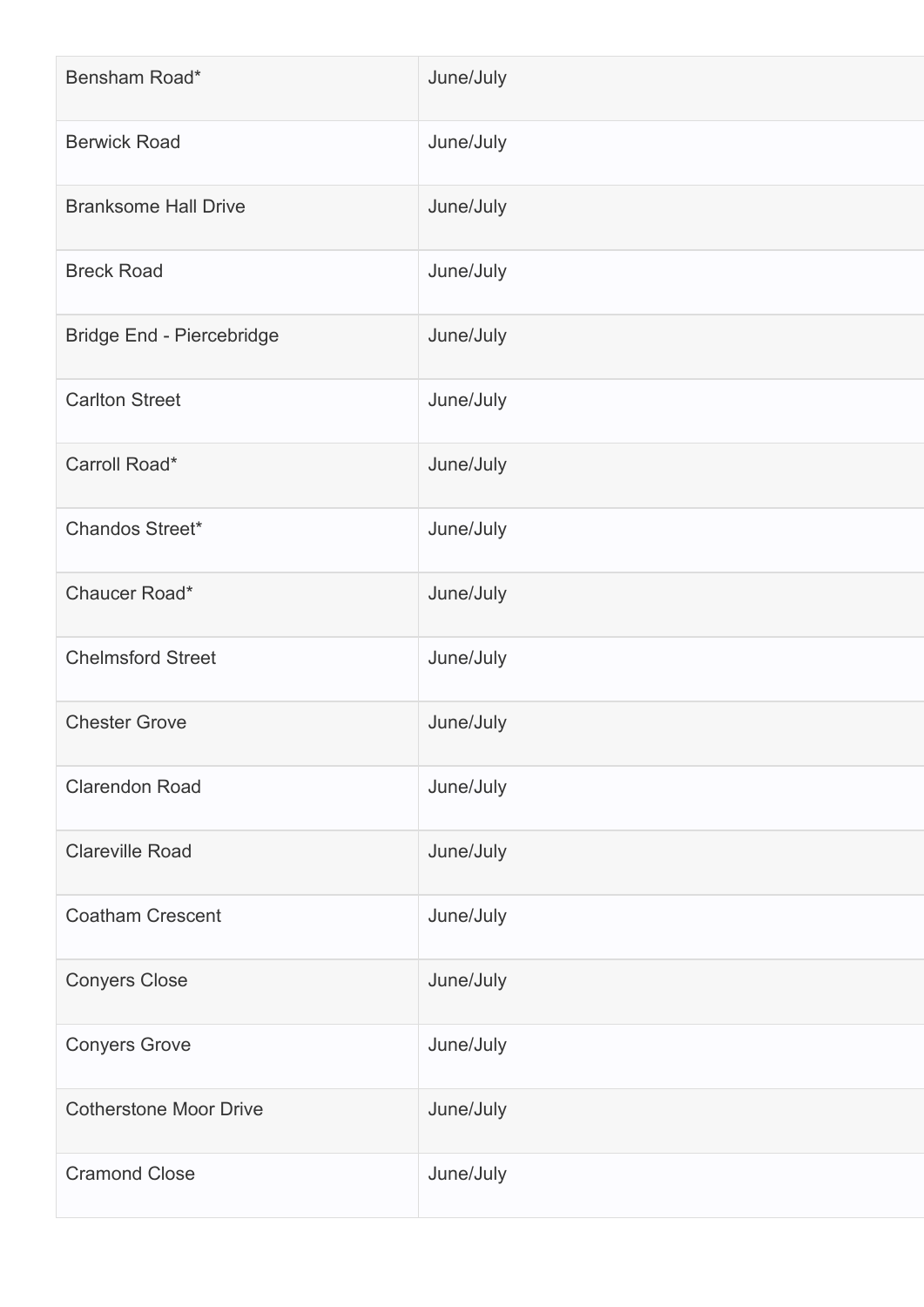| Dale Road*                       | June/July |
|----------------------------------|-----------|
| <b>Denton Close</b>              | June/July |
| Devonshire Road*                 | June/July |
| <b>Dinsdale Crescent</b>         | June/July |
| <b>Drinkfield Crescent</b>       | June/July |
| Eskdale Street*                  | June/July |
| <b>Forfar Close</b>              | June/July |
| <b>Fountains View</b>            | June/July |
| Fox Close - Hurworth Place       | June/July |
| Friars Pardon - Hurworth-on-Tees | June/July |
| Fulthorpe Avenue - Mowden Shops  | June/July |
| Geneva Crescent*                 | June/July |
| <b>Gloucester Place</b>          | June/July |
| <b>Greenhill Road - Heighton</b> | June/July |
| Hawkswood - Hurworth Place       | June/July |
| Hercules Street*                 | June/July |
| Hexham Way                       | June/July |
| Highbury Road*                   | June/July |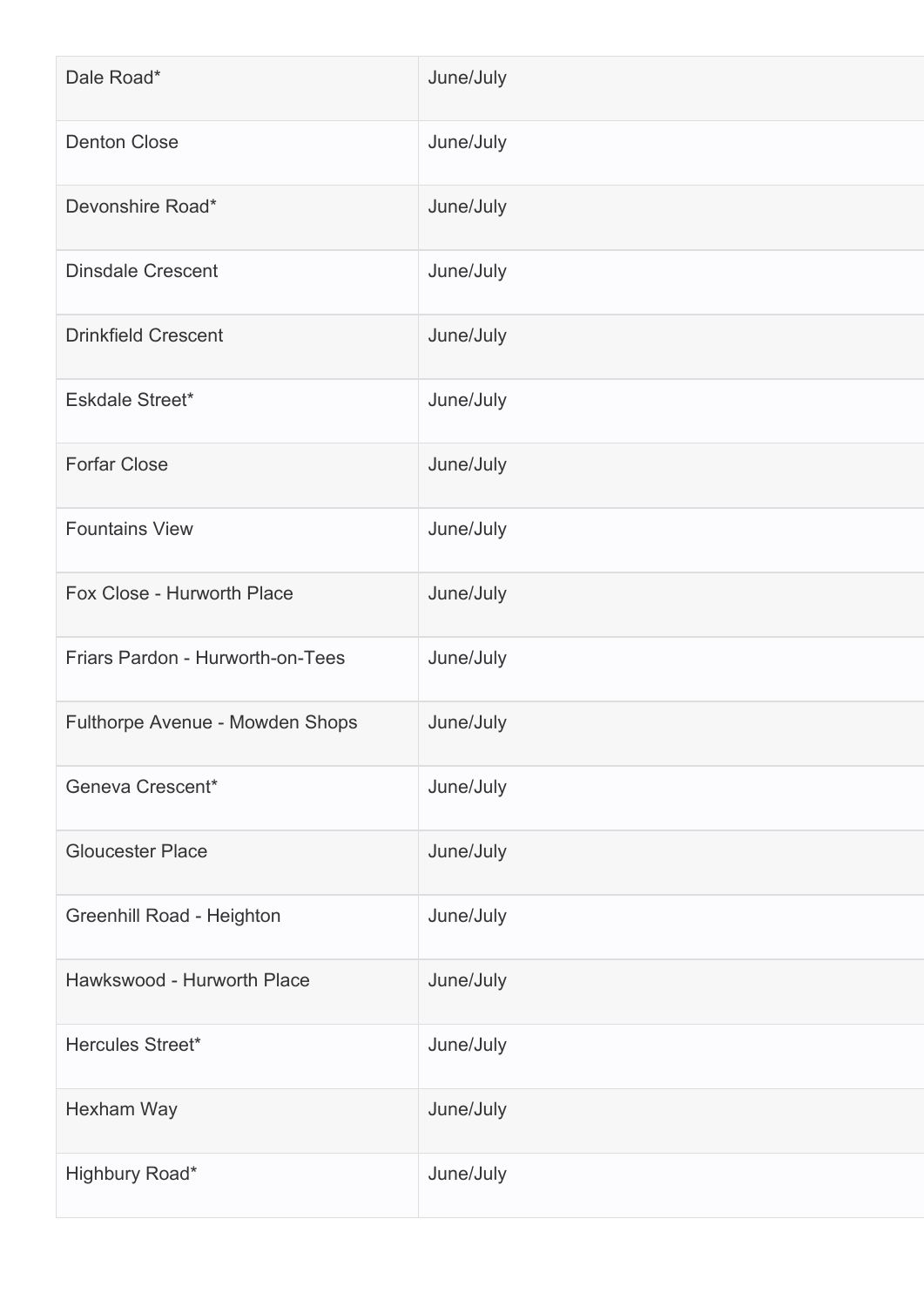| Hirst Grove*                         | June/July |
|--------------------------------------|-----------|
| <b>Humber Place</b>                  | June/July |
| Huntershaw Way                       | June/July |
| Jesmond Road*                        | June/July |
| <b>Kensington Gardens</b>            | June/July |
| <b>Kestrel Close</b>                 | June/July |
| <b>Kew Rise</b>                      | June/July |
| <b>Kilmarnock Road</b>               | June/July |
| Lunedale Road*                       | June/July |
| <b>Mallard Road</b>                  | June/July |
| Marina Road*                         | June/July |
| <b>Marrick Avenue</b>                | June/July |
| Marsden Walk                         | June/July |
| <b>Marske Grove</b>                  | June/July |
| <b>Milbank Crescent</b>              | June/July |
| <b>Moffat Close</b>                  | June/July |
| <b>Mowden Hall Drive</b>             | June/July |
| Neville Road (South of Abbey Road)*  | June/July |
| North Lodge Terrace                  | June/July |
| Oakdene Avenue*                      | June/July |
| <b>Oaklands Terrace</b>              | June/July |
| <b>Otterburn Close</b>               | June/July |
| <b>Parkland Grove</b>                | June/July |
| Pendleton Road South*                | June/July |
| Pensbury Street*                     | June/July |
| <b>Pierremont Gardens*</b>           | June/July |
| Pounteys Close - Middleton St George | June/July |
| Ravensdale Walk                      | June/July |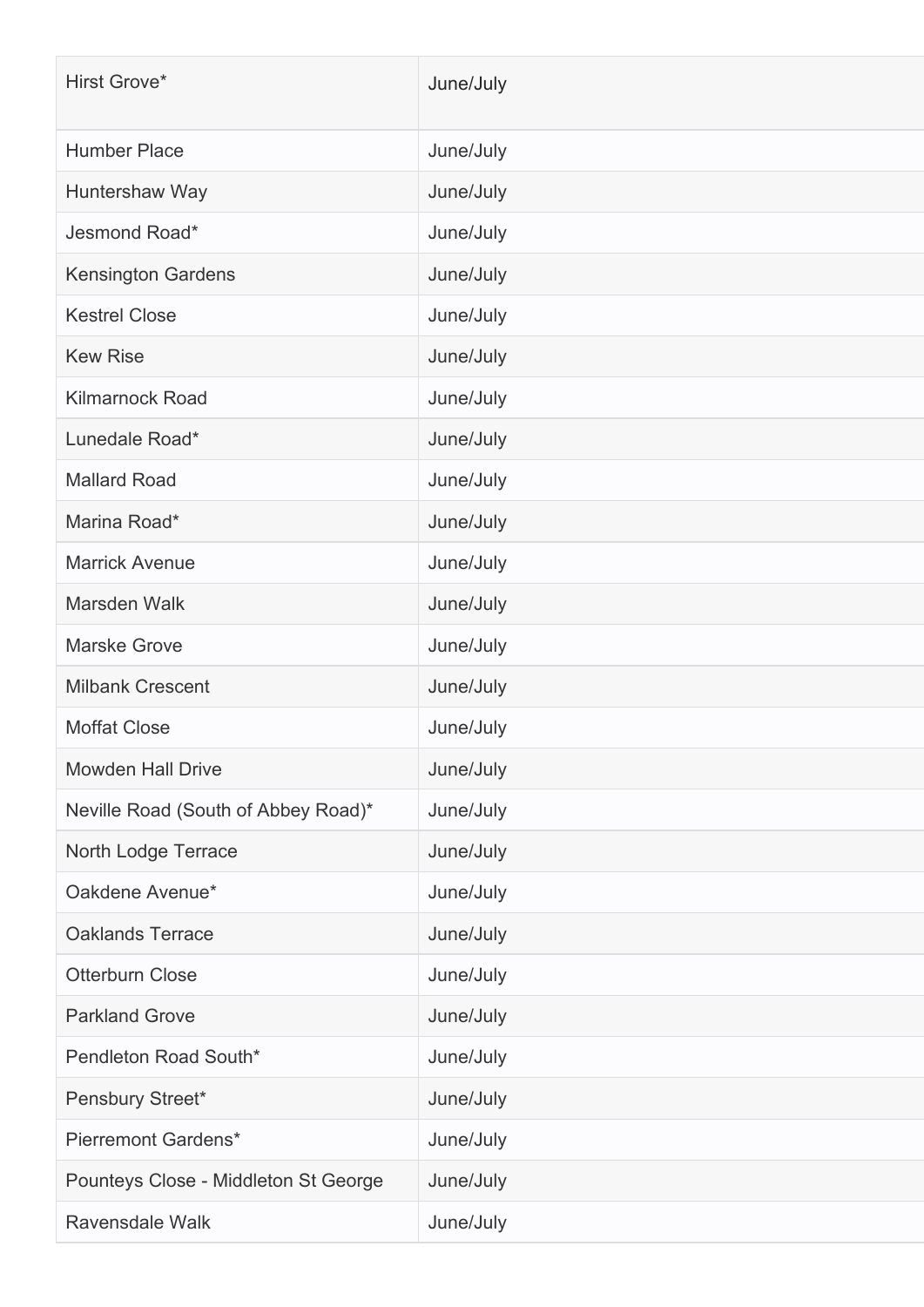| <b>Redmire Close</b>                | June/July |
|-------------------------------------|-----------|
| Rockingham Street                   | June/July |
| <b>Roslyn Street</b>                | June/July |
| <b>Ruskin Road</b>                  | June/July |
| Saltersgate Road*                   | June/July |
| <b>Selby Crescent</b>               | June/July |
| <b>Shakespeare Road</b>             | June/July |
| Smithfield Road*                    | June/July |
| <b>St Andrews Street*</b>           | June/July |
| St Edwin's Close - high Coniscliffe | June/July |
| St Pauls Terrace*                   | June/July |
| <b>Stocksmoor Close</b>             | June/July |
| <b>Tennyson Gardens</b>             | June/July |
| The Byway*                          | June/July |
| The Causeway                        | June/July |
| <b>The Rise</b>                     | June/July |
| Thornfield Road*                    | June/July |
| <b>Tintern Avenue</b>               | June/July |
| <b>Westminster Road</b>             | June/July |
| Westwood Avenue - Heighington       | June/July |
| <b>Widgeon Road</b>                 | June/July |
| <b>Wimborne Close</b>               | June/July |
| <b>Woodcrest Road</b>               | June/July |
| <b>Woodside Drive</b>               | June/July |
| <b>Wordsworth Road</b>              | June/July |
| <b>Spring Court</b>                 | June/July |
| Burma Road, Hurworth                | June/July |
| Westbrook                           | June/July |